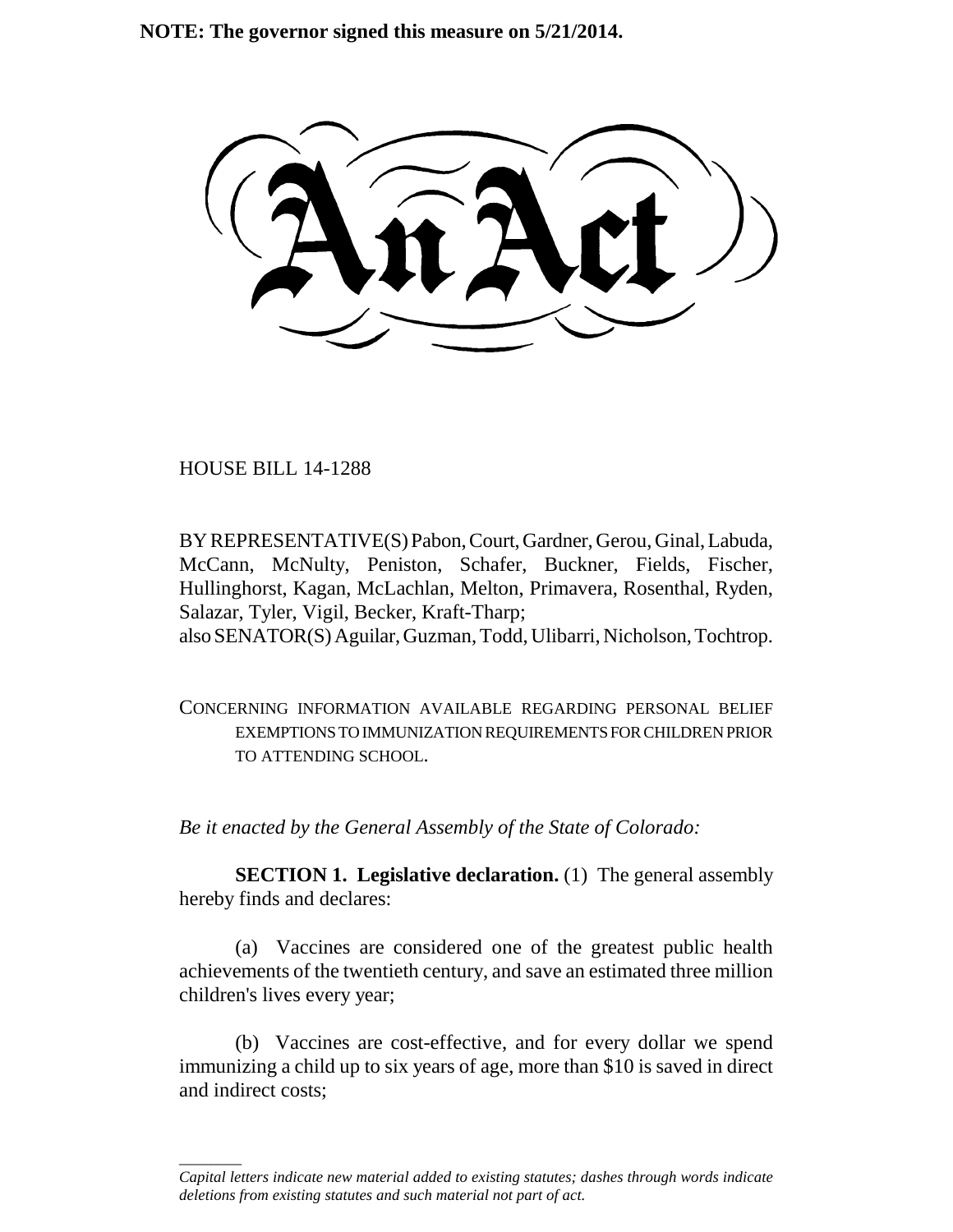(c) High rates of immunization coverage are necessary to prevent the spread of vaccine-preventable diseases;

(d) Children who are not vaccinated are twenty-two to twenty-eight times more likely to get pertussis (whooping cough) than their immunized peers, and with Colorado pertussis cases at epidemic levels, high exemption rates can increase the risk of pertussis and other vaccine-preventable diseases within Colorado schools and communities;

(e) Personal belief exemptions are the primary reason for exemption from recommended vaccines and account for over ninety percent of all exemptions for Colorado kindergartners from 2003-2012;

(f) Colorado has one of the highest rates of personal belief exemption for immunizations in the United States, which translates to nearly three thousand kindergartners entering school unvaccinated against one or more vaccine-preventable diseases each year;

(g) States with permissive or easy procedures for claiming personal belief exemptions have higher rates of vaccine-preventable diseases; states with policies that make it easy to exempt children from immunization were associated with a ninety percent higher incidence of whooping cough in 2011;

(h) A parent's decision to refuse vaccination for their child carries risk for their child and the community at large and, therefore, it is critical that Colorado develop a policy that ensures careful consideration of the research about vaccine benefits and risks; and

(i) Vaccination does carry some risk for the child receiving the vaccination, and parents should weigh the benefits and risks before choosing to have their child vaccinated.

**SECTION 2.** In Colorado Revised Statutes, 25-4-903, **add** (2.5) and (5) as follows:

**25-4-903. Exemptions from immunization - rules.** (2.5) THE STATE BOARD OF HEALTH SHALL PROMULGATE RULES REGARDING:

(a) IMMUNIZATION INFORMATION, INCLUDING EXEMPTION RATES,

## PAGE 2-HOUSE BILL 14-1288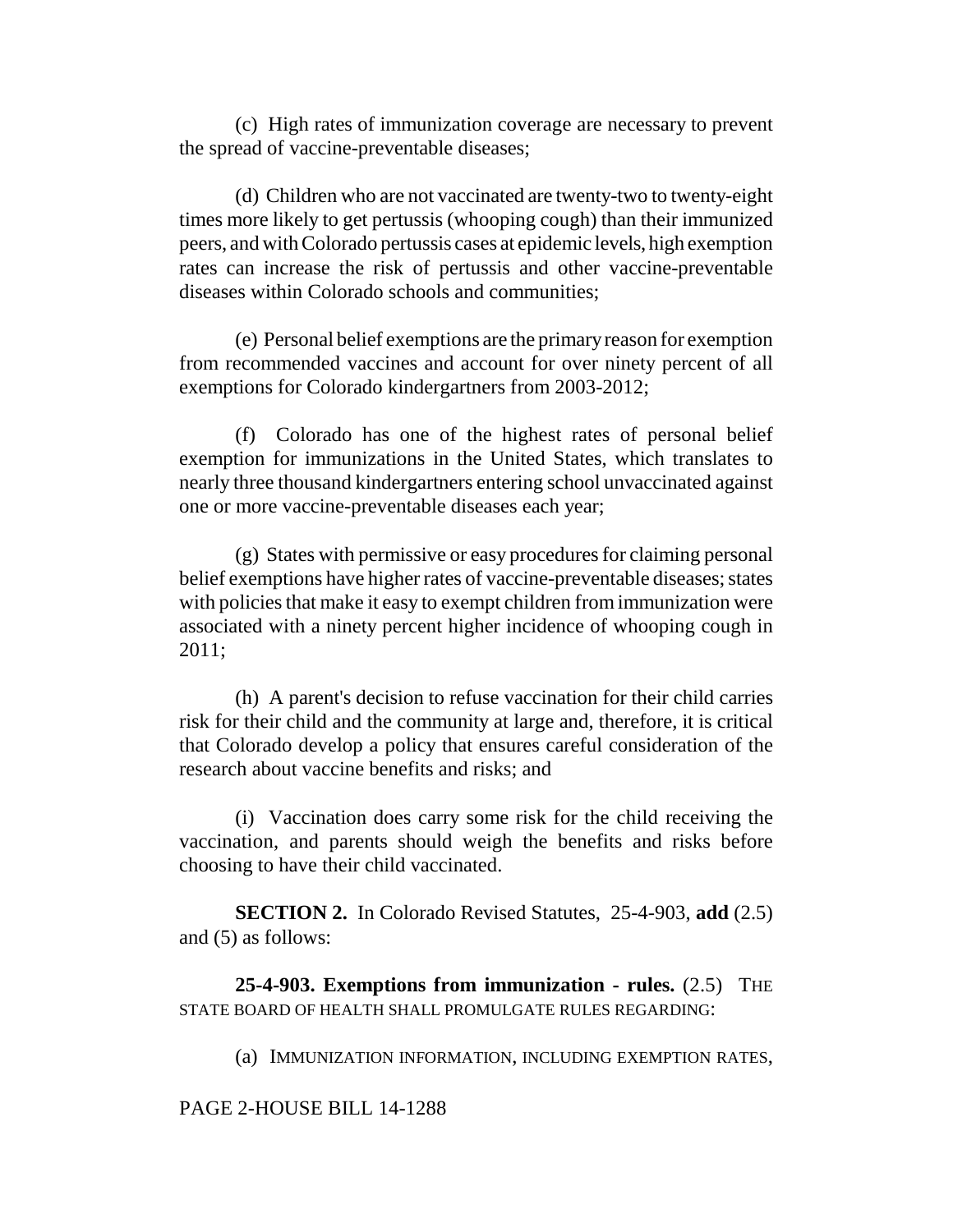THAT IS AVAILABLE TO THE PUBLIC THROUGH THE DEPARTMENT, INCLUDING EVIDENCE-BASED RESEARCH, RESOURCES AND INFORMATION FROM CREDIBLE SCIENTIFIC AND PUBLIC HEALTH ORGANIZATIONS, PEER-REVIEWED STUDIES, AND AN ON-LINE LEARNING MODULE; AND

(b) THE FREQUENCY OF SUBMISSION OF EXEMPTION FORMS.

(5) EACH SCHOOL SHALL MAKE THE IMMUNIZATION AND EXEMPTION RATES OF THEIR ENROLLED STUDENT POPULATION PUBLICLY AVAILABLE UPON REQUEST.

**SECTION 3.** In Colorado Revised Statutes, **add** 25-4-910 as follows:

**25-4-910. Immunization data collection.** (1) THE DEPARTMENT OF PUBLIC HEALTH AND ENVIRONMENT, IN CONSULTATION WITH OTHER STATE DEPARTMENTS, SHALL ESTABLISH A JOINT POLICY ON IMMUNIZATION DATA COLLECTION AND SHARING.

(2) THE DEPARTMENT OF PUBLIC HEALTH AND ENVIRONMENT SHALL PROVIDE ASSISTANCE TO SCHOOLS WITH THE ANALYSIS AND INTERPRETATION OF THE IMMUNIZATION DATA.

**SECTION 4. Effective date.** This act takes effect July 1, 2014.

**SECTION 5. Safety clause.** The general assembly hereby finds,